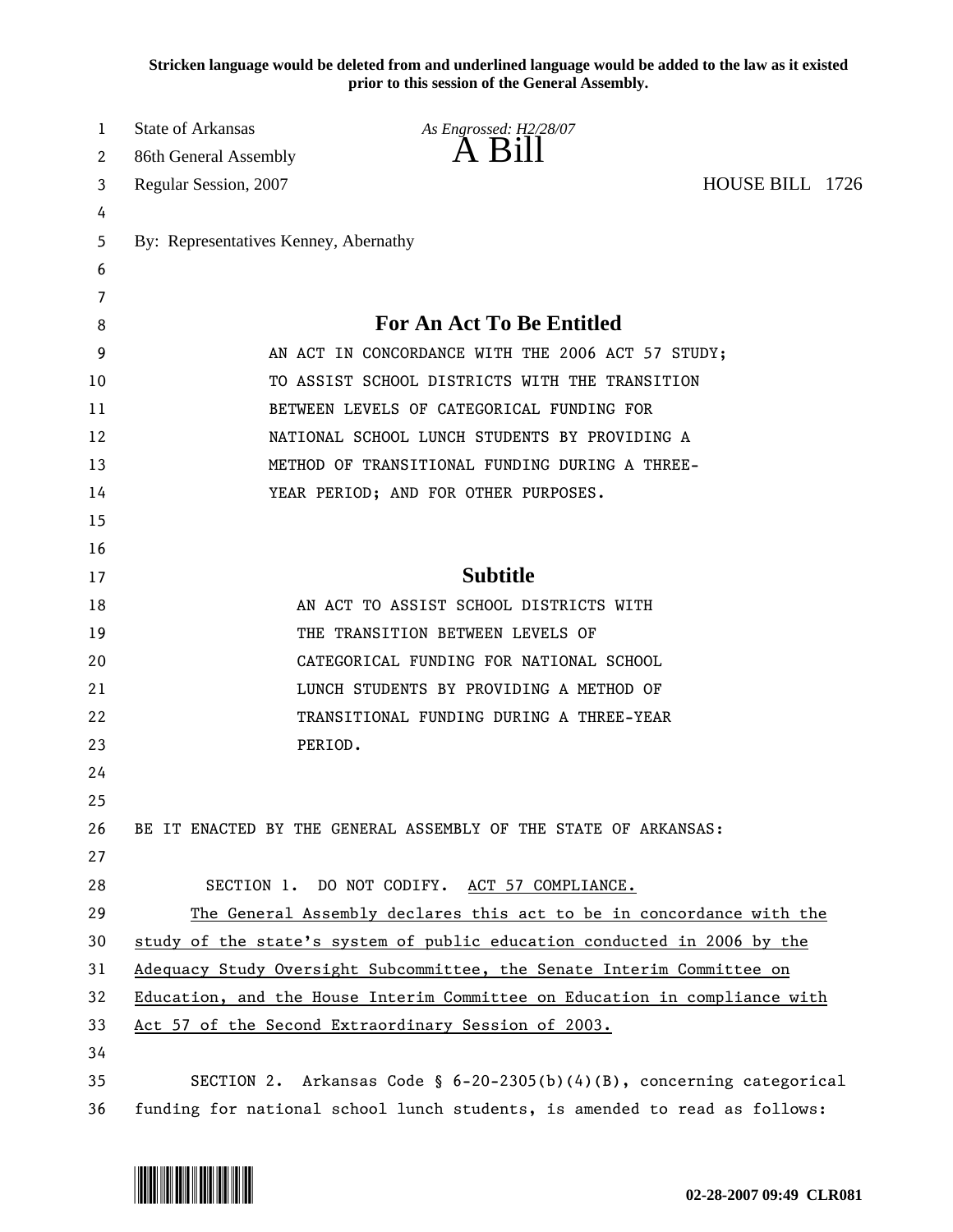| 1  | $(B)(i)$ Funding under this subdivision $(b)(4)$ for national                                  |
|----|------------------------------------------------------------------------------------------------|
| 2  | school lunch students shall be based on the percentage determined in $\S$ 6-20-                |
| 3  | 2303(12) multiplied by the number of the previous school year's enrolled                       |
| 4  | students.                                                                                      |
| 5  | Beginning with the 2007-2008 school year, for<br>(ii)                                          |
| 6  | school districts that are to receive funding under this subdivision $(b)(4)$                   |
| 7  | based on a different percentage than the preceding school year as determined                   |
| 8  | in $\S$ 6-20-2303(12), the funding shall be paid or reduced in three (3) equal                 |
| 9  | amounts over a three-year period following the year in which a school                          |
| 10 | district's number of national school lunch students:                                           |
| 11 | Meets, exceeds, or falls below ninety<br>(a)                                                   |
| 12 | percent $(90\%)$ ; or                                                                          |
| 13 | Meets, exceeds, or falls below seventy<br>(b)                                                  |
| 14 | percent (70%) but is less than ninety percent (90%).                                           |
| 15 | (iii)(a) The Department of Education shall establish                                           |
| 16 | rules to implement the transitional funding provided in subdivision                            |
| 17 | $(b)$ (4)(B)(ii) of this section.                                                              |
| 18 | The rules shall include a method of<br>(b)                                                     |
| 19 | transitional funding for a school district that both falls below and exceeds                   |
| 20 | a funding level identified in subdivision $(b)(4)(A)$ of this section within a                 |
| 21 | three-year period.                                                                             |
| 22 | (iv) Under no circumstances shall a school district                                            |
| 23 | be entitled to receive more or less funding as a result of the transitional                    |
| 24 | process than the school district is otherwise entitled to receive under                        |
| 25 | subdivision (b)(4) of this section based on the school district's national                     |
| 26 | school lunch student population as a percentage of the school district's                       |
| 27 | entire student population.                                                                     |
| 28 | $\overline{(ii)}$ $\overline{(a)}$ $\overline{(v)}$ (a) A school district that has experienced |
| 29 | a significant growth in enrolled students in the previous three (3) years                      |
| 30 | shall receive funding for the expected increase in the number of national                      |
| 31 | school lunch students based on the expected increase in enrolled students                      |
| 32 | based on the levels of funding provided in this section for national school                    |
| 33 | lunch students.                                                                                |
| 34 | The State Board of Education shall<br>(b)                                                      |
| 35 | establish rules to be used by the Department of Education to determine:                        |
| 36 | The amount of growth necessary to<br>(1)                                                       |